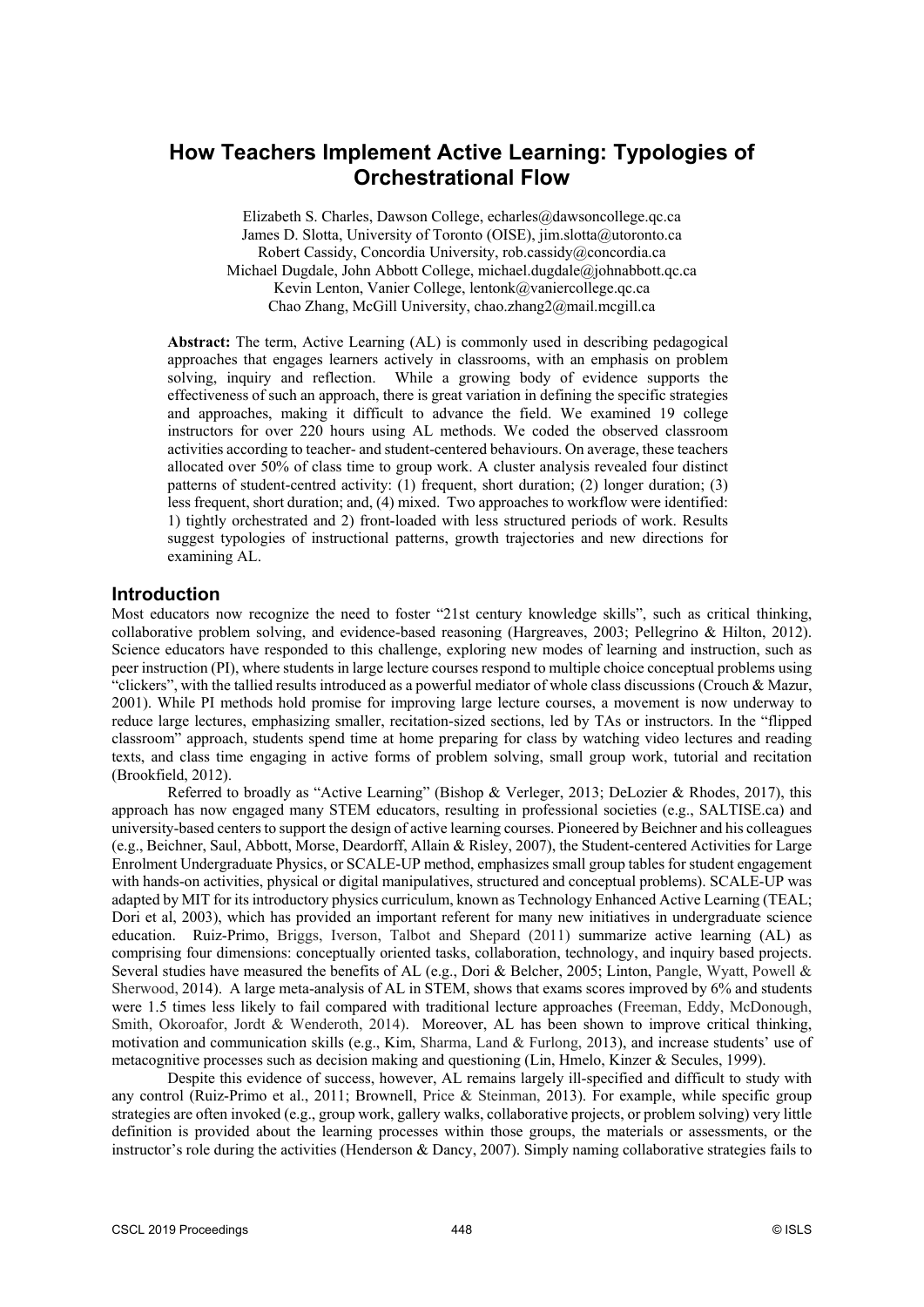provide sufficient detail about the content, structure or sequencing of activities, nor how they must be configured to ensure efficacy. What makes a hands-on lab activity effective? When should it be used within the AL sequence? How will students collaborate, and to what end? How should design projects be structured, and how should they be assessed? Additionally, AL instruction places new demands on teachers' management and responsibilities for learning, referred to by Dillenbourg (2013) as *classroom orchestration.* Practitioners and researchers require more detail about AL designs, in order to develop a deeper understanding of how to create or adapt them for their own learning designs.

The recent interest in building innovative "Active Learning classrooms" (ALCs) offer an opportunity to gain insight into the instructional patterns used by instructors who purport to engage in AL. Instruction that takes place in these classrooms relies heavily on collaborative learning and student projects, providing opportunities to observe the corresponding teaching practices in a "natural habitat". By examining the nature of teaching and learning in such environments, we can gain an understanding of what instructors are doing and how they integrate AL strategies into their courses. Are there meaningful patterns and/or trends? Are they intentionally designed to produce specific learning and/or instructional outcomes?

We conducted a study of AL "in the wild" to inform our understanding of active learning, and to improve our own approaches to AL design. Our observations and survey of 19 instructors, reported in this paper, can serve as an important referent, informing how we make sense of AL in terms of its patterns of activity structure, discourse and interactions. In many ways, examination of these authentic implementations are akin to what Bereiter (2014) calls for when he described principled practical knowledge, "a type of knowledge that has characteristics of both practical know-how and scientific theory" (p. 5). This research thus aims to inform theoretical perspectives on AL, as well as instructional design and principled instructional practices (authors, 2010).

## **Methods**

## Design and data collected

This research used a case study design (Yin, 2013), involving mixed methods and ethnographic approach (Denzin & Lincoln, 2000), and part of a larger study involving student group practices and artifact production. The data used included classroom observations consisting of field notes, video recordings, teacher interviews and the pedagogical commitment self-reporting survey - i.e., Post-secondary Instructional Survey (PIPS; Walter, Henderson, Beach & Williams, 2016). PIPS consist of 24 items categorized into student-centred and teachercentred statements, that indicate a score describing a teacher's practice along the two factors. Two indices were generated from PIPS scores: A student-centred index (SCI) was created from the ratio of the instructor's studentcentred score and teacher-centred score; and classification of SC (student-centeredness) based on the SCI such that Level 1 included SCI less than 2, Level 2 included SCI from 2 to 3.5, and Level 3 included SCI greater than 3.5.

#### Participants and setting

The study used a purposeful sampling to recruit a total of 19 instructors from three colleges, situated in a metropolitan city in eastern Canada. This sample was selected from a total population of approximately 70 teachers across the three colleges, who voluntarily select to teach their one or more of their courses in active learning classrooms. Their data corpus represents 33 course sections, from 13 courses, and eight disciplines - Physics, Chemistry, Biology, Mathematics, Psychology, History, Humanities and English. Class sizes ranged from 15 to 47 students. All 19 participants had taught in these types of classrooms multiple times, ranging from 5 - 12 semesters (Mean = 9 semesters). Additionally, each institution has some level of support and expectation that teachers using these classrooms will use a student-centred approach and engage with an appropriate professional learning community.

## Procedure and analysis

Observations were conducted by members of the research team, carefully following a common protocol that included field notes and video recordings using GoPro cameras to document the teacher's activity. Multiple class sessions were observed for each teacher, based on an established schedule that set conditions - e.g., accommodation of the teacher preferences, minimum number of classes to observe, timing between observations. In all instances, efforts were made to schedule observations to ensure obtaining a representative sampling of the teacher's practices and their instructional implementations (avg.# of observations = 8.3).

Quantitative data analysis was performed using R (v3.4.1), an open source analytic software environment. Analysis of the classroom observations was performed using StudioCode and a protocol similar to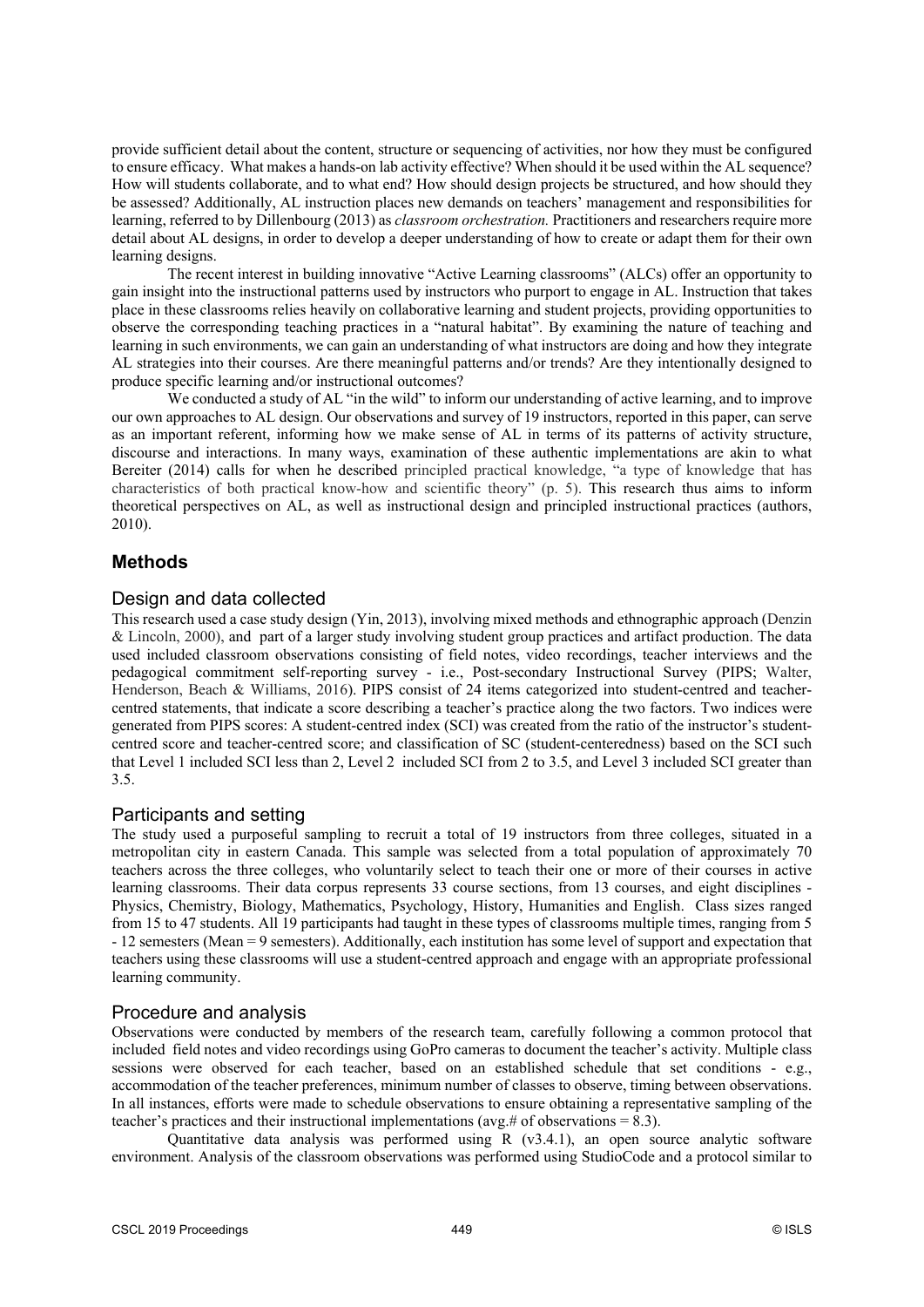the COPUS approach (**C**lassroom Observation Protocol for Undergraduate STEM; Smith, Jones, Gilbert & Wieman, 2013**)**. However, our coding sought to elaborate on the types of classroom behaviours during the class session, as well as to document the amount of time spent in each kind of activity. *Capturing the distinct kinds of instructional interaction -- including various forms of lecture, small group, and individual learning activities - was a primary goal, with the aim of providing a clear account of the frequency, duration, sequence and mix of interactions that occur*. Each class session was coded for presence of the following categories: (1) teachercentered (lecture/demo); (2) student-centered (group/individual/whole class/student presentation); and, (3) other (administrative work). Actual time spent in each activity was then calculated and recorded for each teacher. We also recorded the type of classroom as being either high-tech "active learning space" (e.g., interactive writable surfaces) versus low-tech "active learning space" (e.g., traditional whiteboards and writing surfaces), in order to investigate whether this variable influenced the nature of classroom interactions.

## **Results**

Entering into this effort, we recognized that instructors would vary appreciably in how they put the ideas of AL into practice, and for purposes of this paper, we include any student-centred instruction occurring within these classrooms as a form of active learning. A total of 157 observations were obtained, with average class times of 85 minutes, and an average of 8.3 observations per teacher.

We found that instructors spent 59% of their time in student-centred activities (ranging from a low of 24% to a high of 76%), and 40.8% in teacher-centred activities (see Figure 1). A box-plot of these observational data (Figure 2) reveals that student-centred approaches were the primary instructional mode for 15 of the 19 teachers observed. This is in clear contrast to other studies such as Lund et al. (2015) whose sample of 73 teachers spent less than 20% of class time in student-centred activity, with lecture as the primary instructional mode. Even in cases when professional development (PD) training was provided (e.g., Stains, Pilarz & Chakraverty, 2015), lectures remained above 60%, and returned to 80% within two years of the PD intervention. Thus, it is encouraging that AL-oriented instructors exhibit such a clear pattern of student-centred learning designs.



Figure 1. Average proportion of class time spent on different activities by the 19 teachers.



Figure 2. Box plot comparisons of the 19 instructors, ranking by time spent in student centered activities within their observed classes. Horizontal lines are grand means for each activity type.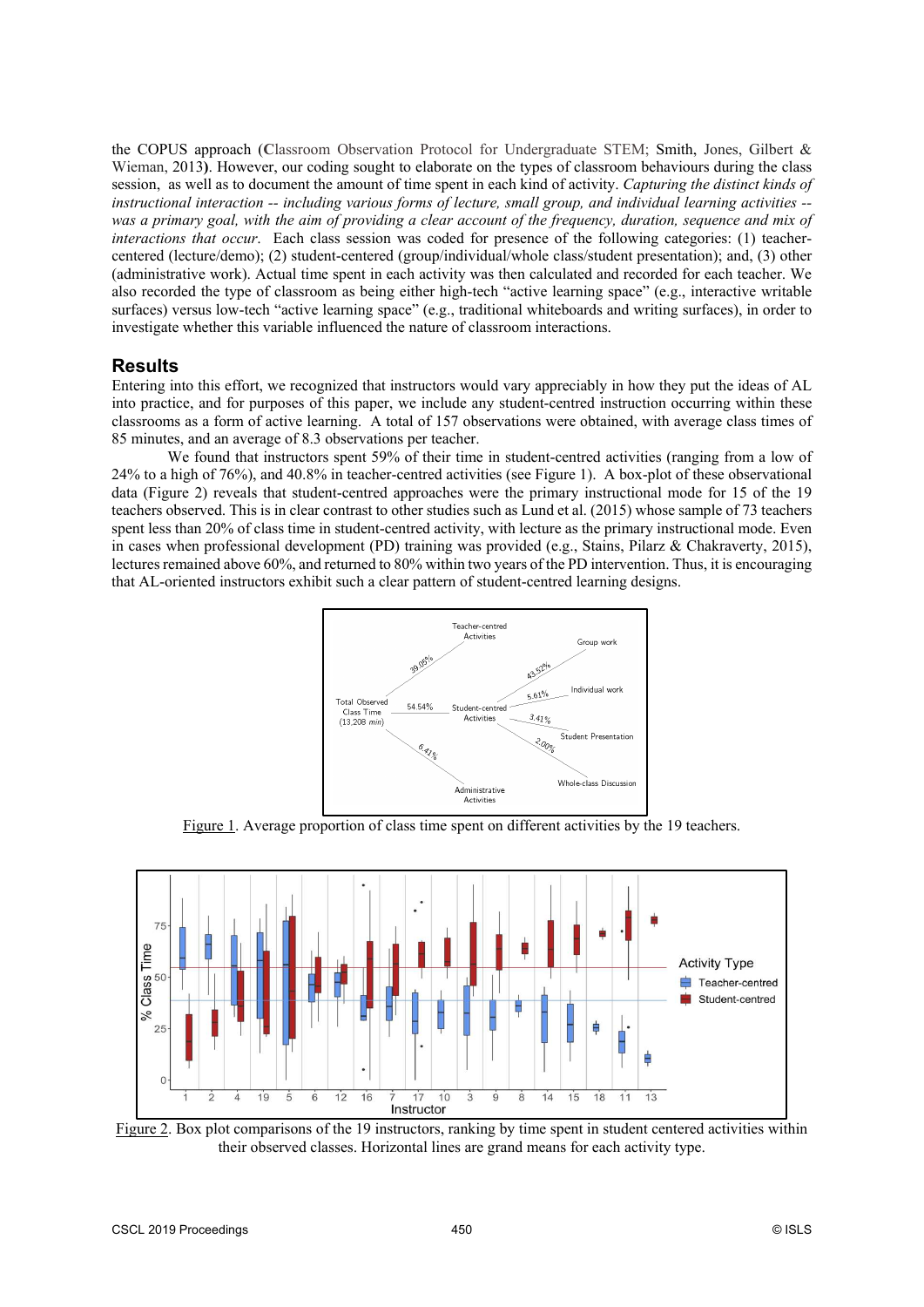#### What factors impact instructional patterns?

To determine whether the observed patterns of instruction depended on particular characteristics of the teacher or classroom, a MANOVA was performed with activity type (lecture, group work, individual work, student presentation, whole-class discussion) as the dependent variable. Independent variables were teacher, classroom type (high-tech ALC or low-tech ALC), course section, course content and semester (fall or winter session). There were no main effects of classroom type (low-tech or high-tech), course section, or semester, nor significant interaction effects, however there was a significant main effect of teacher, with Pillai's Trace = 1.23 ( $F_{(18, 131)}$  = 2.37, p < 0.05). This is unsurprising, as different teachers would likely have characteristic instructional patterns, which would give rise to such a significant effect. To further test whether teachers' instructional patterns are stable across contexts, we examined the 7 teachers who were observed multiple times in different contexts. For each of these teachers, a MANOVA was performed to examine whether or not the different contexts led to different instructional patterns. In all but one teacher, no statistically significant difference was found, suggesting that teachers within our cohort use similar instructional patterns regardless of the course context. Post-hoc analysis of the one exception indicated that the difference is attributable to a small dependence of "student presentation" activities in the observed course. This overall lack of variation across contexts suggests that it is safe to aggregate our observations across context for the remaining analyses.

We sought to further understand the characteristics of these active learning designs by focusing on the most commonly occurring form of student-centered activity: group work. One question that could be addressed from our observation data was concerned with the average duration of groupwork. We performed a *partitioning around medoids* cluster analysis (Reynolds, Richards, de la Iglesia & Rayward-Smith, 1992). Findings show that 18 of the 19 teachers fall into one of four clusters (Figure 3). Cluster 1 indicates very frequent but short activity sessions; cluster 2, moderately frequent but long activity sessions; and Cluster 3 shows moderately frequent but shorter activity sessions; finally the two teachers in Cluster 4 employed moderately frequent and moderately long activity sessions.





Looking within clusters, we found different orchestrational flows. In Cluster 1 teachers were generally observed as designers of many short duration activities engaging students in collaborative tasks that included group problem solving, peer review and editing, peer instruction (reciprocal teaching), orchestrated by task termination (or interruption) after 10-15 minutes to provide feedback at the class-level. Observations of teachers in Cluster 2 revealed longer group activities with orchestration involving the teacher circling around the classroom, providing feedback to individual groups. Generally, such activities engaged students in project work, sometimes with a distribution of labour and sometimes working jointly to build and/or add to a shared artifact. Cluster 3 teachers orchestrated with shorter activities and fewer of them, appearing to have less experience with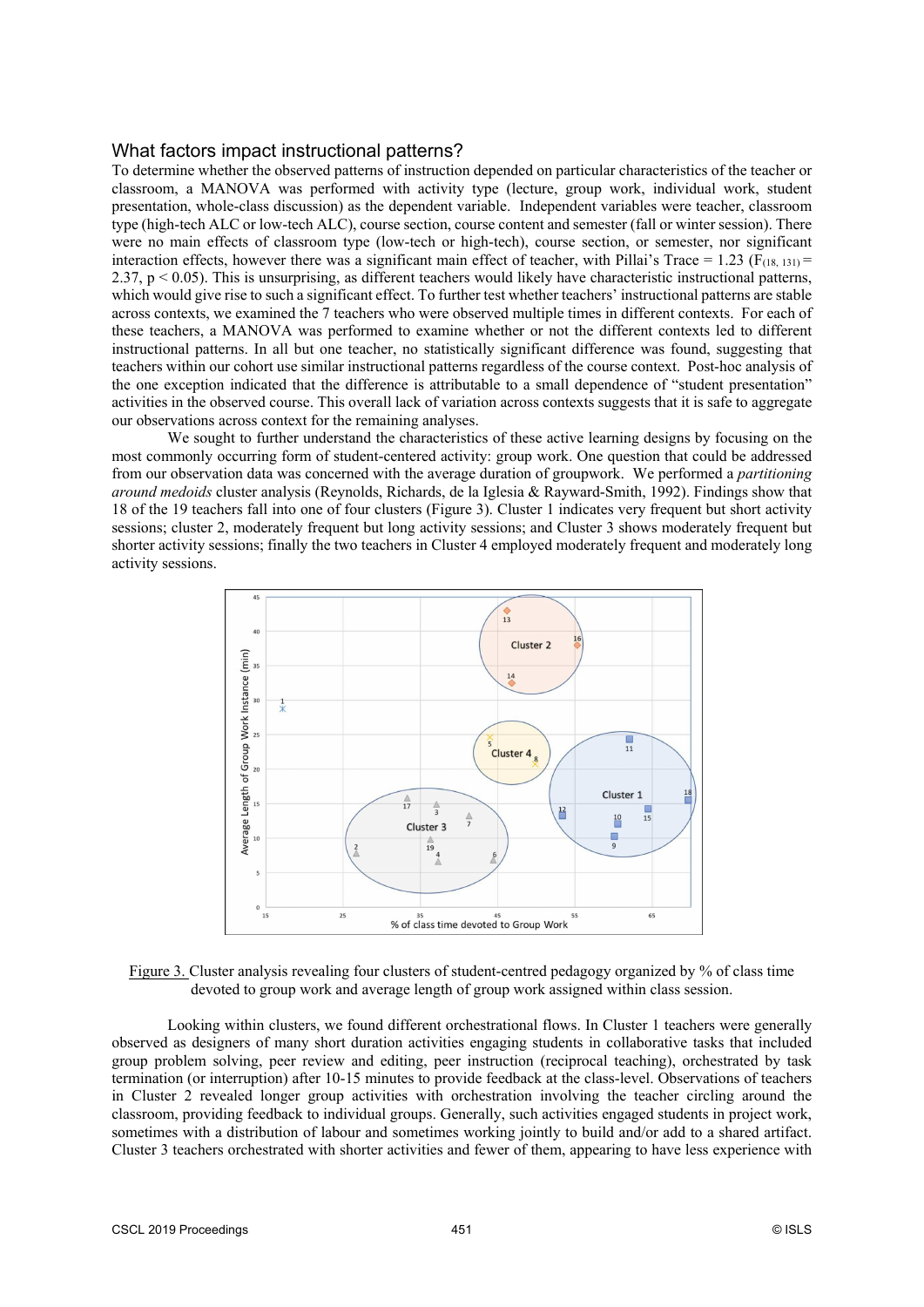student-centred instruction or teaching in disciplines with lots of content to learn (e.g., biology, history). Much like the earlier cluster, these tasks engaged students in problem solving and peer instruction. Cluster 4 is more difficult to describe because the two teachers appear to engage in different orchestrational flows or styles, teacher 8 being more aware of using group work but hampered because of the student under preparedness (described in interviews).

## What characteristics are shared by teachers within the clusters?

To understand the factors that might account for these clusters, we examined characteristics of the 19 teachers (see Table 1). We found that Cluster 1 teachers were predominantly from a common discipline (physics), as compared with the other clusters, which were more heterogenous. Cluster 1 teachers also generally shared a high commitment to student-centred interactions like small group work, with 4 out of the 6 cluster members at Level 3 on the SCI classification. We examined other factors, such as years of teaching or experience in AL classrooms, but those did do not vary systematically (i.e., in any way that could offer explanation for the clusters). Still, in Cluster 3 we recognized that two of the disciplines found there (biology and chemistry) have a strong tradition of focusing on content at the undergraduate levels, particularly as these were introductory courses with multiple sections, where teachers expressed feeling external pressures to prepare students for the common final. This could may explain why their SC index scores are high compared to their actual implementation patterns – i.e., cluster allocation.

| cluster        | Teacher<br>$ID*$        | Teaching<br>experience | AL experience           | SCI                     | <b>SCI</b> Level        | Discipline |
|----------------|-------------------------|------------------------|-------------------------|-------------------------|-------------------------|------------|
| $\mathbf{1}$   | 9                       | 11                     | $\overline{3}$          | 6.1                     | $\overline{3}$          | physics    |
| $\mathbf{1}$   | 10                      | 9                      | $\overline{2}$          | 3.5                     | $\overline{3}$          | physics    |
| $\mathbf{1}$   | 11                      | 9.5                    | $\overline{2}$          | 4.5                     | $\overline{3}$          | physics    |
| $\mathbf{1}$   | 12                      | 17                     | $\overline{3}$          | 10.4                    | 3                       | physics    |
| $\mathbf{1}$   | 15                      | 11                     | $\overline{c}$          | 3.4                     | $\overline{2}$          | physics    |
| $\mathbf{1}$   | 18                      | n/a                    | n/a                     | n/a                     | n/a                     | math       |
| $\overline{2}$ | 13                      | 15                     | $\mathbf{1}$            | 4.6                     | $\overline{3}$          | english    |
| $\sqrt{2}$     | 14                      | 7.5                    | $\overline{c}$          | 2.5                     | $\overline{c}$          | sociology  |
| $\overline{2}$ | 16                      | 13                     | $\overline{\mathbf{3}}$ | 2.8                     | $\overline{2}$          | physics    |
| $\overline{3}$ | $\overline{2}$          | 7.8                    | $\overline{c}$          | 1.8                     | $\mathbf{1}$            | chemistry  |
| 3              | $\overline{\mathbf{3}}$ | 6                      | $\mathbf{1}$            | 1.6                     | $\mathbf{1}$            | psychology |
| $\overline{3}$ | $\overline{4}$          | 9.5                    | $\overline{c}$          | 2.0                     | $\,1$                   | physics    |
| 3              | 6                       | 16                     | $\overline{c}$          | 10.6                    | $\overline{3}$          | biology    |
| $\overline{3}$ | $\overline{7}$          | 23                     | $\overline{2}$          | 3.1                     | $\overline{c}$          | sociology  |
| $\overline{3}$ | 17                      | $\mathbf{9}$           | $\mathbf{1}$            | $\mathrm{n}/\mathrm{a}$ | n/a                     | history    |
| 3              | 19                      | 11                     | $\overline{2}$          | n/a                     | n/a                     | biology    |
| $\overline{4}$ | 5                       | 15                     | $\overline{c}$          | 1.8                     | $\mathbf{1}$            | chemistry  |
| $\overline{4}$ | $\,8\,$                 | $10\,$                 | $\overline{2}$          | 5.4                     | $\overline{\mathbf{3}}$ | physics    |

| Table 1: Breakdown of individual teachers information organized by their association to the cluster analysis |  |  |  |
|--------------------------------------------------------------------------------------------------------------|--|--|--|
|                                                                                                              |  |  |  |

Notes: Teaching experience, numbers of years teaching; AL experience (proxy used: request to teach in AL classrooms) 1 = low (>2 yrs), 2 = medium (3-5 yrs), 3 = high (> 5 yrs); SCI, student-centred index, see Methods section for details; SCI Level, see Methods section for details. \*Teacher 1 not presented here, b/c not part of cluster analysis.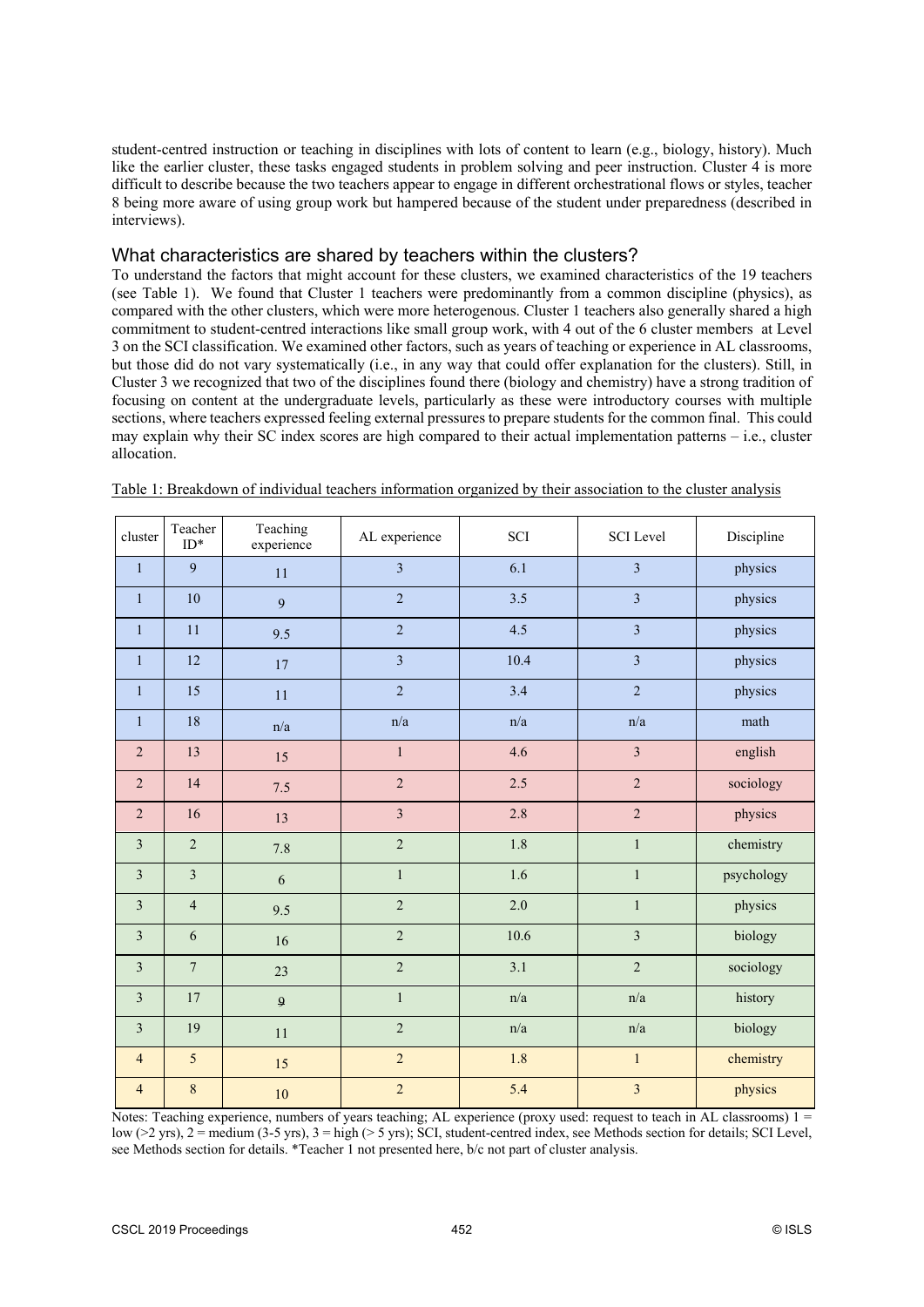#### Characterizing orchestrational flows

Several studies have focused on teachers' pedagogical implementation, which is sometimes referred to as "pedagogical flow" (Schmidt, 2007), and more recently subsumed within the broader notion of classroom orchestration (Dillenbourg, 2013). Inspired by these notions, we explored the implementation patterns of our cohort of teachers, selecting one teacher from the three main clusters (i.e., Clusters 1, 2 and 3). In an effort to minimize differences in implementation that might be associated with content, we selected the three teachers who teach the same discipline (physics) and specific course (Mechanics), but who fell into different clusters. Because we conducted multiple observations for each of these teachers, and the timeline descriptions for each observation were somewhat distinct (i.e., based on topic of the day and what the students were asked to do), we had to develop some measure of a teacher's "characteristic implementation," which we obtained by selecting the most representative of their respective implementations. This is captured through a pair of graphs – a pie chart to show total proportions of time spent in different forms of interaction (i.e., small group, lecture, or demonstration), combined with a timeline showing the distribution of those interactions over a representative class period. Figure 4 shows the three sample teachers, whose respective pedagogical flow can be seen reflecting the three distinct clusters.



Figure 4. The orchestration of AL by three teachers, each representing one of the three main clusters identified. Teacher Phy\_9, is representative of cluster 1, teacher Phy\_16, of cluster 2, and teacher Phy\_4, of cluster 3. Colors, blue=group work; red=lecture; red stripe=demonstration; black=administrative work.

Interestingly, while teachers Phy\_9 and Phy\_16 allocate over 60% of their class time to group work there is a stark difference in their implementations. Phy\_9 has a "stop and go" pattern that is a heterogeneous mix of lecture and student group work – creating a rhythm almost like an up-tempo musical piece. Meanwhile, Phy\_16 shows a two-stage pattern that is "front-loaded" with the teacher lecture and demo followed by a prolonged period of group work. Teacher Phy\_4 illustrates the near inverse of the Cluster 1 teacher. This pattern too is "stop and go" but substantially less time is allocated to group work.

Interviews with these teachers also revealed differences in their instructional objectives and pedagogical commitments. Teacher Phy\_9 stated that he had a pair of aims: (1) to guide students through a series of activities that engage them in exploring the concepts, but also (2) to maintain control over the student's interaction with the content as a means of giving them an opportunity to apply their knowledge but then moving them along. Teacher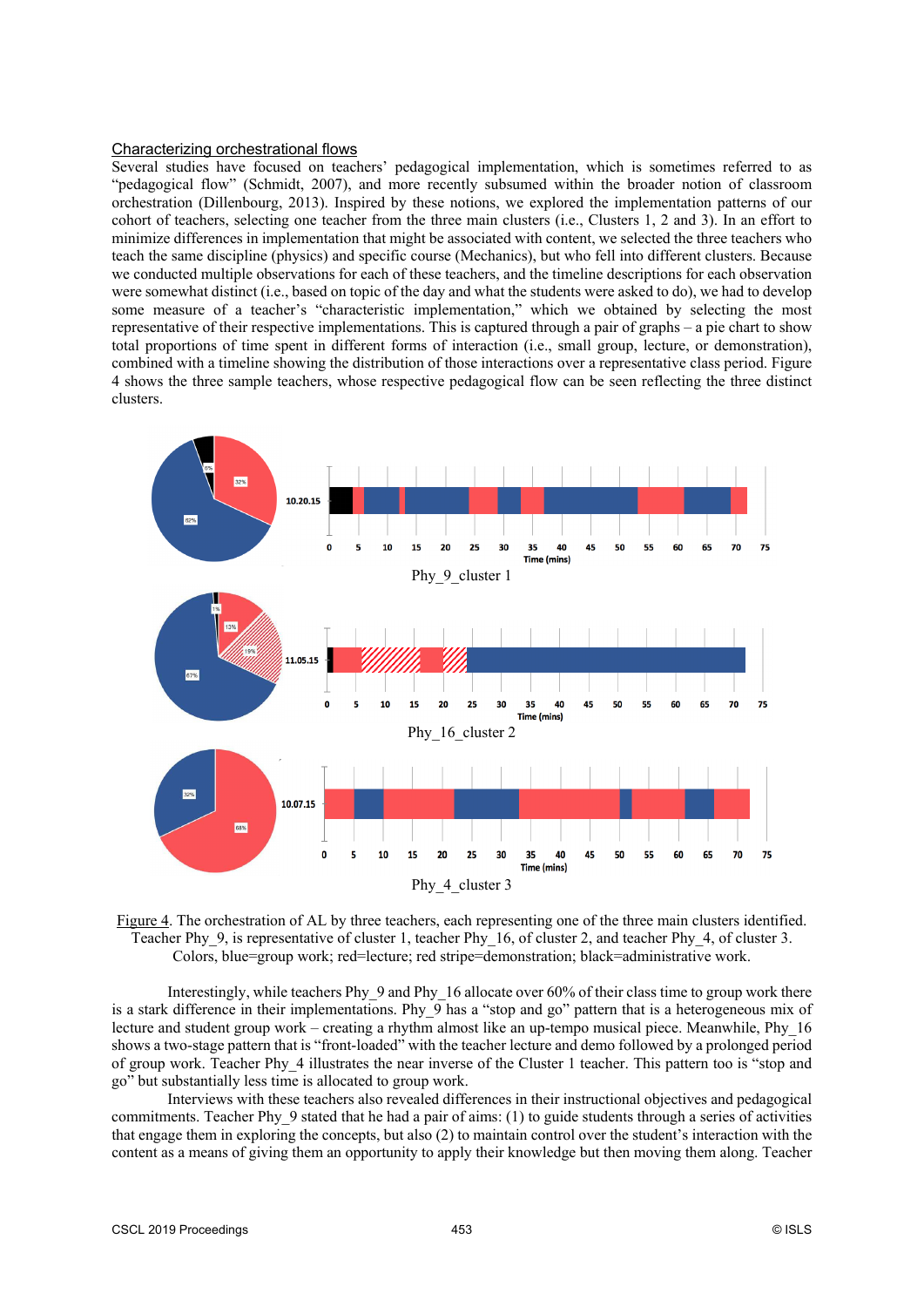Phy\_16 stated that his aim was to allow students to explore the content, and preferred to work with the groups themselves to better understand the individuals and their concerns. The interview with teacher Phy\_4 revealed that while he was also interested in having students try out what they were learning, he was more concerned with moving things along and controlling "the chaos that comes with group work" in active learning classrooms.

#### **Discussion**

Under the assumption that this cohort of 19 college teachers is adequately representative of student-centred teachers, we set out to examine their practice and implementation of AL strategies. Examining the allocations of time to different instructional activity revealed four patterns: high group work with frequent interruptions (Cluster 1), high group work with few interruptions (Cluster 2), moderate group work with interruptions (Cluster 3), mixed (Cluster 4). The Cluster 2 pattern suggested a front-loading of lecture before handing over longer durations of time for students to work on activities. Such implementations appear similar to inquiry-based approaches. On the other hand, Cluster 1 and 3 patterns revealed types of "stop and go" tempos, or what might be considered a heterogeneous mix of lecture and group work – though clearly Cluster 1 is more student-centred.

These identified patterns offer new opportunities to extend the CSCL research on orchestration in empirical ways. For instance, the two types of AL patterns call for very different management of resources and learning – group level versus class level. Additionally, the patterns of Clusters 1 and 3 offer opportunities to explore how and what teachers do in interweaving the lecture and group work and how they integrate AL strategies. The limits of this paper do not allow for the expansion of this investigation but interviews with these teachers reveal clearly different intentions behind these designed implementations. Lastly, the inverse of patterns identified between Cluster 1 and 3 raises the question of whether or not these might not be representative of growth trajectories along the continuum of AL adoption. As such, we might further ask whether or not teachers adoption of this new approach takes on such trajectories and could provide insights on professional development. This study has begun the process of shaping what is to be explored as CSCL and the Learning Sciences begins to consider AL as an instructional practice. We argue that by examining authentic implementations we gain a better understanding of how collaborative learning is orchestrated to meet the needs of integrating group work and lecture, and more importantly, how our findings might be adopted by everyday practitioners. Such investigations also bring us closer to understanding how we might follow up on Bereiter's challenge of designing with *principled practical knowledge* (Bereiter, 2014).

## **References**

- Bereiter, C. (2014). Principled practical knowledge: Not a bridge but a ladder. *Journal of the Learning Sciences*, *23*(1), 4-17.
- Beichner, R. J., Saul, J. M., Abbott, D. S., Morse, J. J., Deardorff, D., Allain, R. J., & Risley, J. S. (2007). The student-centered activities for large enrollment undergraduate programs (SCALE-UP) project. Researchbased reform of university physics, 1(1), 2-39.
- Bishop, J. L., & Verleger, M. A. (2013, June). The flipped classroom: A survey of the research. In ASEE National Conference Proceedings, Atlanta, GA (Vol. 30, No. 9, pp. 1-18).
- Brookfield, S. D., & Preskill, S. (2012). Discussion as a way of teaching: Tools and techniques for democratic classrooms. John Wiley & Sons.
- Brownell, S. E., Price, J. V., & Steinman, L. (2013). Science communication to the general public: why we need to teach undergraduate and graduate students this skill as part of their formal scientific training. Journal of Undergraduate Neuroscience Education, 12(1), E6.
- Coburn, C. E., & Penuel, W. R. (2016). Research–practice partnerships in education: Outcomes, dynamics, and open questions. Educational Researcher, 45(1), 48-54.
- Crouch, C. H., & Mazur, E. (2001). Peer instruction: Ten years of experience and results. American journal of physics, 69(9), 970-977.
- DeLozier, S. J., & Rhodes, M. G. (2017). Flipped classrooms: a review of key ideas and recommendations for practice. Educational psychology review, 29(1), 141-151.
- Denzin, N. K., & Lincoln, Y. (Eds.). (2000). Handbook of qualitative research (2nd ed.). Thousand Oaks, CA: Sage Publications.
- Dillenbourg, P. (2013). Design for classroom orchestration. *Computers & Education*, *69*, 485-492.
- Dori, Y. J., & Belcher, J. (2005). How does technology-enabled active learning affect undergraduate students' understanding of electromagnetism concepts?. The journal of the learning sciences, 14(2), 243-279.
- Dori, Y. J., Belcher, J., Bessette, M., Danziger, M., McKinney, A., & Hult, E. (2003). Technology for active learning. Materials Today, 6(12), 44-49.